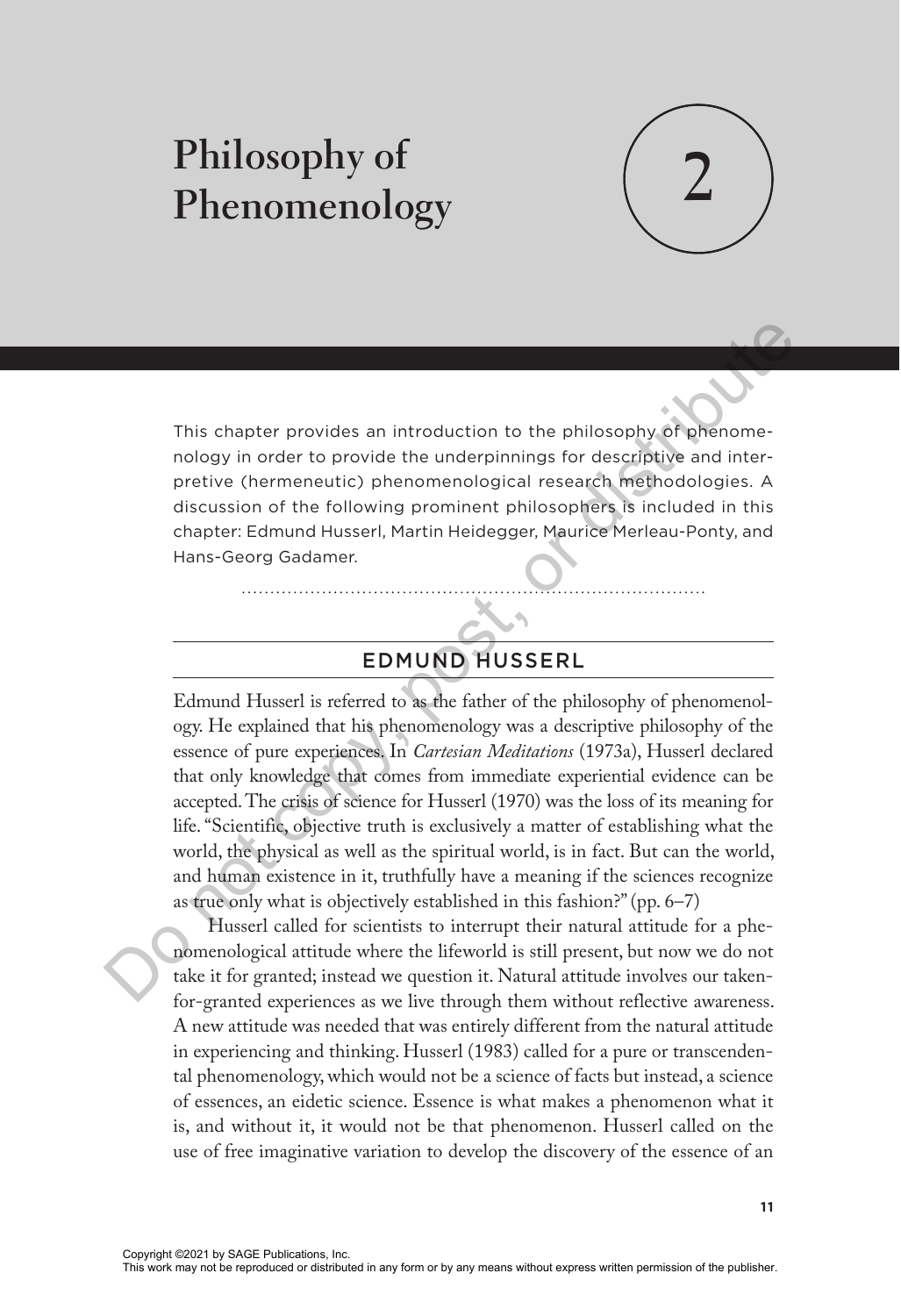experience. In free imaginative variation, a person mentally removes an aspect of the phenomenon to determine if that removal transformed the phenomenon in an essential way. If it does, that aspect is considered essential, but if the phenomenon is still recognizable, it is not considered an essential part. One seeks the possible meanings of an experience through viewing it from divergent perspectives and different positions. The push here is to move away from just facts and let imagination help uncover meanings and essences. Husserl (1931) called this the play of fancy: "The pure essence can be exemplified intuitively in the data of experience, data of perception, memory, and so forth, but just as readily also in the mere data of fancy . . . intuitions rather of a merely imaginative order" (pp. 50–51).

To achieve this, one must go "back to the things themselves, to consult them in their self-givenness and to set aside all prejudices alien to them" (Husserl, 1983, p. 35). In the natural attitude, the world is continually there for us; it is "on hand." It is a naïve approach to viewing the world where persons take for granted the world as they perceive it. Here one views the world from a mainly uncritical position and does not consciously analyze what is experienced. In the natural attitude, persons evaluate their present experience in terms of their past experiences. Husserl claimed that instead of remaining in this natural attitude, we need to radically modify it. We need to put it out of action, put parentheses around the natural world that is on hand and continually there for us. Husserl termed this "the method of parenthesizing" or phenomenological reduction (Husserl, 1983, p. 60). Husserl admitted this requires a different turn. He claimed phenomenology was the first philosophy to require freedom from presuppositions and to call for a phenomenological attitude. One interrupts their natural attitude. The experiences of the world are still there, but now one critically reflects on his or her experiences and no longer takes them for granted. this the pair of rancy of map. The pure cessence can be exemption in<br>tututivity in the pair of the pair of the pair of the main of the main<br>diato f experience, data of perception, memory, and so forth, but just as read-<br>i

The epoché and reduction are key elements in Husserl's philosophy of phenomenology. Epoché is the Greek word that means abstention. Husserl used this term to capture the actions required to suspend the natural attitude of taken-for-granted beliefs and the attitude of science. As a mathematician, Husserl borrowed the familiar word, bracketing, to more concretely provide the image of putting parentheses around our various presuppositions and assumptions that can hinder our being open to the meaning of phenomena. Bracketing is the means to achieving reduction, which comes from the word *re-ducere*, which means to lead back. The epoché opens up a different new kind of experience that Husserl (1973a) called a transcendental experience. Bracketing helps keep a tension between a researcher's past and present. It helps prevent researchers from being distracted by their presuppositions.

#### **12 Part I** PHILOSOPHICAL UNDERPINNINGS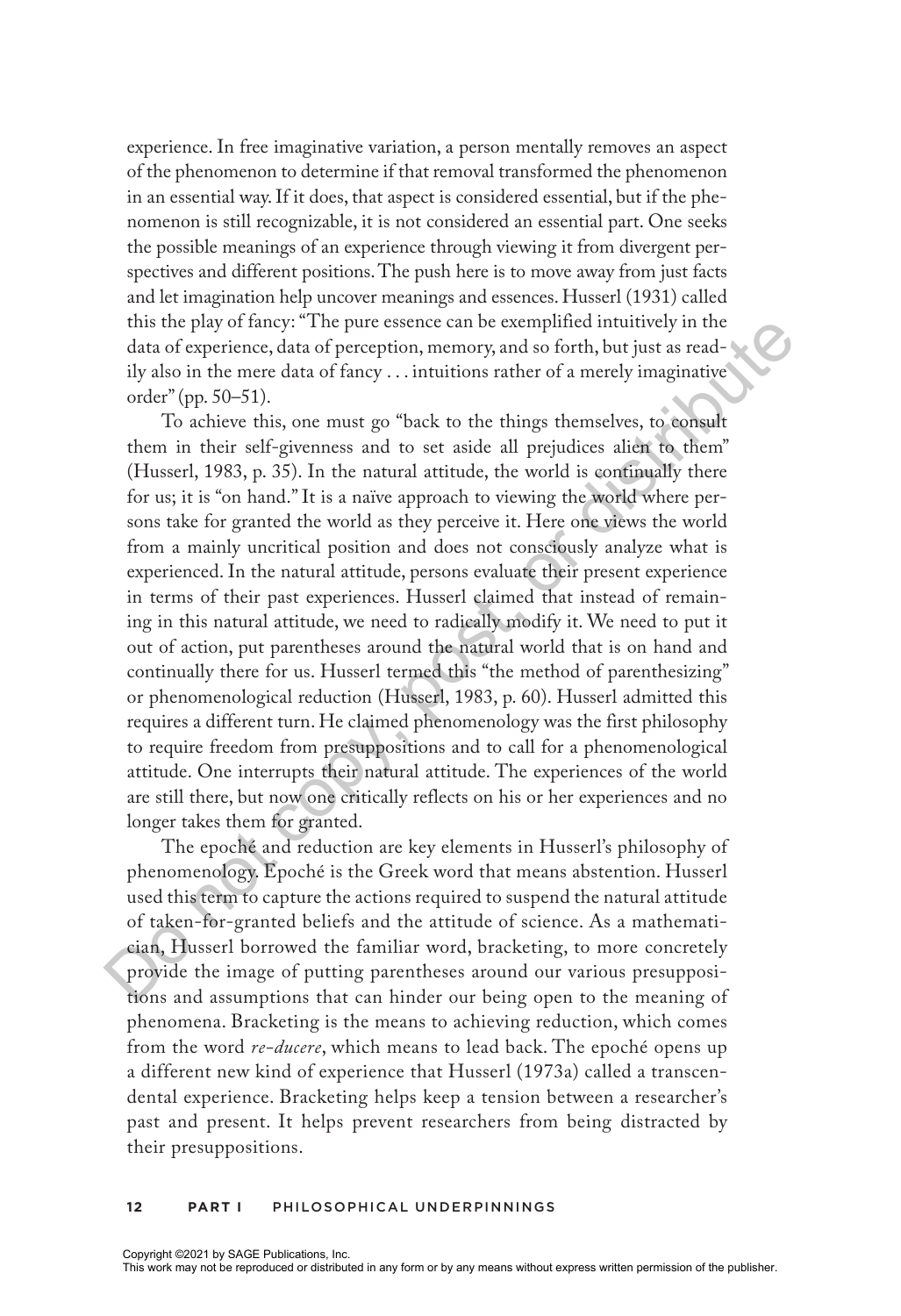Phenomenological reduction for Husserl (1981) reveals a sweeping, unsuspected field of research. He went on to explain that if reduction is missing, lost is the opportunity to enter into a new realm. Husserl claimed that when one suspends the naïve exploration of the world, it doesn't mean you turn your back on the world to "retreat into an unworldly, and, therefore, uninteresting special field of theoretical study. On the contrary, this alone enables you to explore the world radically and even to undertake a radically scientific exploration of what exists absolutely and in an ultimate sense." (p. 322)

Husserl's (1970) transcendental epoché was meant to be a habitual attitude and not a temporary one. He emphasized that we must constantly deny ourselves our natural attitude. It is only through the epoché that the gaze of the philosopher is fully free.

Another main theme of Husserl's phenomenology was intentionality, which refers to the relationship between an individual and the object of his/her experience. It is a person's directed awareness of an object or event. For Husserl, intentionality means that our consciousness is oriented externally to the things of the world. Consciousness is not anything by itself, but instead consciousness is always being conscious of something. In intentionality, we direct our awareness to an object or event, to the experience of the world. Intentionality includes experiential horizons that Husserl (1973b) explained were characteristics of an object that are not presented directly but even so are there and add to the experience of the thing. He called this aspect of experience "apperceptions": When we grasp an object, we integrate apperceptions with what is actually presented before us. What we do not immediately and concretely experience are ap-perceived. costs absolutely and in an ultimate sense. (b. 242)<br>
Hasself's (1970) transcendental epoché was meant to be a habitual-atti-<br>
tude and not a temporary one. He emphasized that we must constantly demonstries our natural att

## MARTIN HEIDEGGER

Heidegger was a student of Husserl, but Heidegger's philosophy of phenomenology did not focus on epistemological questions as his professor's did. Epistemology is the branch of philosophy that deals with the nature of knowledge. Heidegger's central concern was the ontological priority of the question of Being. Ontology is the branch of philosophy focusing on the nature of being. The question to be asked is about the meaning of Being. He used the term being-in-the-world to highlight the intertwined relationship between human existence and the world. What makes human beings different from other beings is their ability to be concerned about their very own being, which Heidegger termed "Dasein." He went on to say that being-in-the-world belongs essentially to Da-sein. Da-sein understands its own being in its close relationship with the world. Temporality is a fundamental aspect of Heidegger's philosophy of phenomenology. He argued that time is how Da-sein understands and interprets anything. Da-sein finds its meaning in temporality.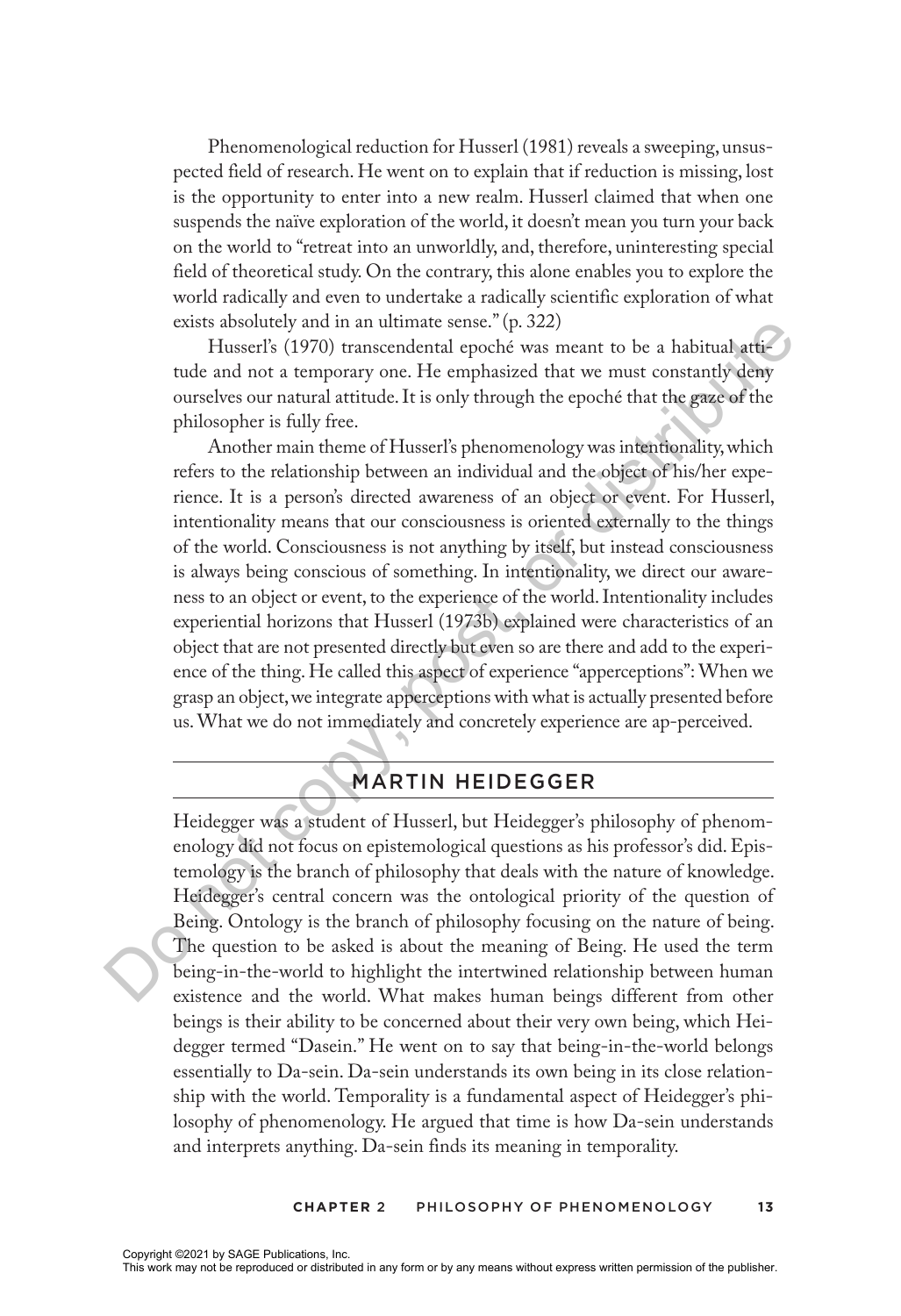For Husserl, description was critical, while for Heidegger (1992), interpretation was critical, as he professed that it was the basic form for knowing. Interpretation (hermeneutics) was seen as critical for understanding because it helped disclose what is hidden or concealed. The primary work of phenomenology is to lay open a phenomenon and let it be seen (Heidegger, 1992). Phenomena can be covered up in various ways. One way is that it is undiscovered. We have no knowledge of it and do not know it exists. Being buried is another way of being covered up. Here the phenomenon was earlier discovered but has gotten covered up. Disguise according to Heidegger (1992) is the most common and dangerous concealment. Here "the originally seen phenomena are uprooted, torn from their ground, and are no longer understood in their origins, in their 'extraction' from their roots in a particular subject matter" (p. 87). "Phenomenology means to let what shows itself be seen from itself, just as it shows itself from itself. That is the formal meaning of the type of research that calls itself phenomenology. But this expresses nothing other than the maxim formulated above: 'To the Things Themselves'!" (Heidegger, 1996, p. 30). is another way of being covered up. Disguise according to Heidegarer distribute is the most covered but has gotten covered up. Disguise according to Heidegarer (1959) is the most common and dangerous concelament. Here "th

## MAURICE MERLEAU-PONTY

Merleau-Ponty's philosophy of phenomenology is more an existential phenomenology where "the world is always already there before reflection begins" (1996, p. vii) as opposed to Husserl's transcendental phenomenology. In *Phenomenology of Perception* (1996), Merleau-Ponty posited that "Perception is not a science of the world, it is not even an act, a deliberate taking up of a position; it is the background from which all acts stand out, and is presupposed by them" (p. x-xi). Merleau-Ponty attempted to bring the world of perception back to life. He declared that the world is hidden from us underneath all knowledge and social living. He also called for the need to return to things themselves prior to our knowledge.

Merleau-Ponty (1996) asserted that Fink, the assistant of Husserl, provided the best view of reduction when Fink described that we must be astonished before the world. For Merleau-Ponty (1996), when practicing reflection, we do not withdraw from the world. Reflection "steps back to watch the forms of transcendence fly up like sparks from a fire; it slackens the intentional threads which attach us to the world as these bring them to our notice" (p. xiii). As Merleau-Ponty (1956) explained, complete reduction is not possible.

Merleau-Ponty's (1996) philosophy of phenomenology focused on putting back essences into experiences by not viewing them from theories or causal explanations. Merleau-Ponty (1956) warned that phenomenology is a laborious work due to the necessary attention, wonder, and demands of consciousness. For the philosopher, our bodies and the world are intertwined.

#### **14 Part I** PHILOSOPHICAL UNDERPINNINGS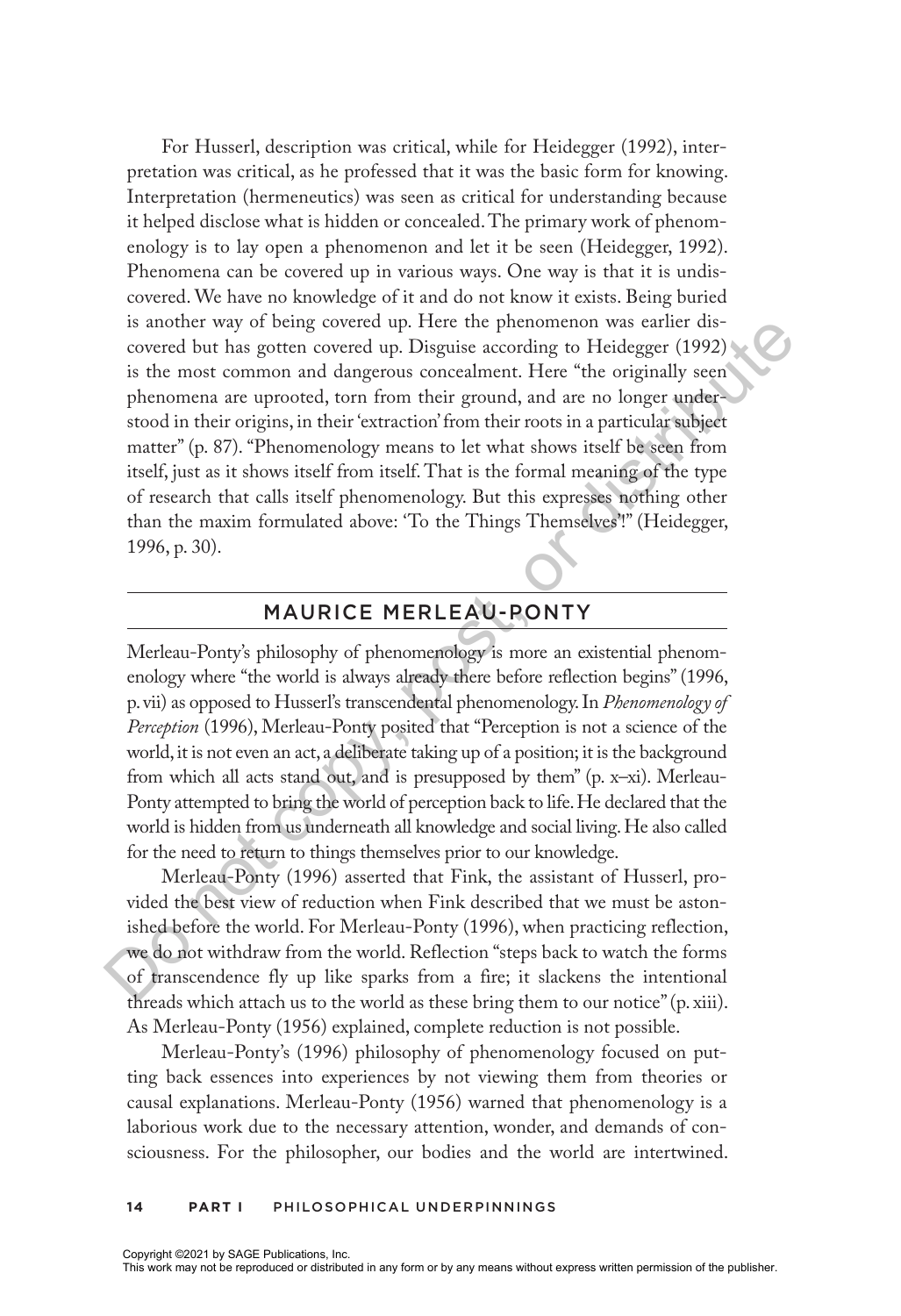We live in both space and time. We have a temporal and spacial relationship with the world. In the *Visible and the Invisible,* Merleau-Ponty (1968) emphasized the flesh of the world. The importance of language permeates Merleau-Ponty's philosophy. In the *Prose of the World* (1973), he explained that "rather than imprisoning it, language is like a magic machine for transporting the 'I' into the other person's perspective" (p. 19).

### HANS-GEORG GADAMER

Hans-Georg Gadamer studied under Heidegger. Gadamer's philosophy of phenomenology is essentially interpretive. It focuses on the explication of texts and not directly on the lived experience. His philosophy is based on human understanding. He emphasized that interpretation depends on a horizon of interpretation where understanding of a text occurs by a fusion of horizons: The horizon of the text and that of the person interpreting the text. In *Truth and Method,* Gadamer (2004) explained: "To acquire a horizon means that one learns to look beyond what is close at hand—not in order to look away from it but to see it better, within a larger whole and in truer proportion" (p. 304).

Gadamer stressed that the lifeworld is "the whole in which we live as historical creatures" (2004, p. 239). Openness is necessary to see the "otherness" of something. Tradition and historicity are part of the lifeworld. For Gadamer, meaning comes from both the past and also the present and even the future. Interpretation includes the historical context, both past and present. To achieve understanding, the interpreter moves between past and present and moves back and forth between parts of the text and the whole. For Gadamer, understanding takes place where tradition, the past, and the present intersect. Understanding includes prejudices that Gadamer explained are the results of the history of effect. Both prejudices and traditions occur in our understanding and hinder complete openness. We can increase our horizons of meaning when we overcome prejudices. Art is another component in Gadamer's (1998) hermeneutics. He explained that art can provide us with experiences that lead to new understanding of the world. When we place art in our historical and cultural lifeworld, it can provide us with understanding and an experience of truth. HANS-GEORG GADAMER<br>
Hans-Georg Gadamer studied under Heidegger. Gadamer's philosophy of<br>
phenomenology is essentially interpretive. It focuses on the explication of<br>
texts and not directly on the lived experience. His phi

In summary Husserl, Heidegger, Merleau-Ponty, and Gadamer's philosophies of phenomenology were briefly described to provide the foundation for the different descriptive and interpretive phenomenological methodologies that are covered in the remaining chapters of this book. Next in Chapter 3 Paul Colaizzi's methodology takes center stage and is the first of five descriptive phenomenological approaches that are addressed in Part II.